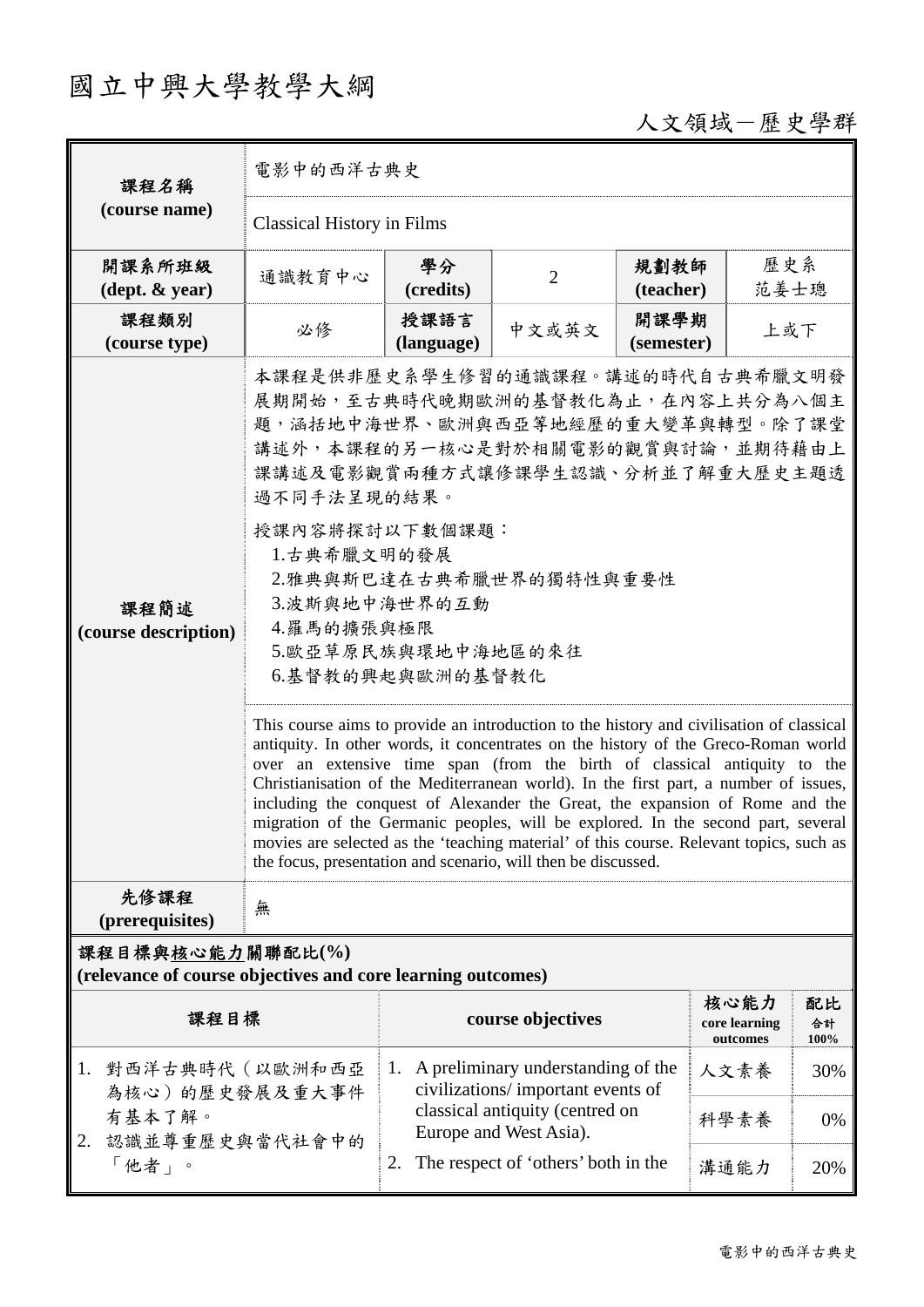| 3.<br>瞭解過去與當代社會的多元樣<br>貌。                                                 | society. | ancient world and contemporary<br>創新能力                 |      | 0%  |
|---------------------------------------------------------------------------|----------|--------------------------------------------------------|------|-----|
|                                                                           | 3.       | The understanding of our<br>society/world's diversity. | 國際視野 | 30% |
|                                                                           |          |                                                        | 社會關懷 | 20% |
| 課程目標之教學方法與評量方法<br>(teaching and assessment methods for course objectives) |          |                                                        |      |     |
| 教學方法 (teaching methods)                                                   |          | 學習評量方式 (evaluation)                                    |      |     |
|                                                                           |          | 期中作業:電影/電腦遊戲/手機遊戲/戲劇/小說                                |      |     |

講述、影片(片段)欣賞與課程討論

## 介紹與評論 30% 期末作業:名詞解釋與地圖認識 30% 期末考 30% 出席率 10%

### 授課內容(單元名稱與內容、習作 **/** 考試進度、備註)

**(course content and homework / tests schedule)** 

| 週別                       | 教學進度                                       |  |
|--------------------------|--------------------------------------------|--|
| $\overline{\phantom{m}}$ | 課程介紹:古典時代的地中海世界                            |  |
| $\equiv$                 | 希臘:從城邦、霸權到帝國                               |  |
| 1                        | 1. 荷馬史詩的世界                                 |  |
|                          | 1.1. 早期希臘與西亞等地                             |  |
|                          | 1.2. 城邦的興起                                 |  |
|                          | 電影:特洛伊:木馬屠城 (Troy) (2004)                  |  |
| 四                        | 2. 東方與西方的相遇:波斯–希臘戰爭                        |  |
|                          | 2.1. 雅典與斯巴達                                |  |
|                          | 2.2. 波斯高原的一統帝國                             |  |
|                          | 電影:三百壯士:斯巴達的逆襲 (300) (2007)                |  |
| 五                        | 希臘化時期:人群、文化的流動                             |  |
| 六                        | 3. 亞歷山大的東征及影響                              |  |
|                          | 3.1. 征服與傳說                                 |  |
|                          | 3.2. 各地的繼承者                                |  |
|                          | 電影: 亞歷山大帝 (Alexander) (2004)               |  |
| 七                        | 羅馬:從城市到帝國                                  |  |
| 八                        | 4. 榮耀下的陰影                                  |  |
|                          | 4.1. 從義大利半島到地中海                            |  |
|                          | 4.2. 没有聲音的人們                               |  |
|                          | 電影:浴血戰士 (Spartacus: Blood and Sand) (2010) |  |
| 九                        | 5. 擴張的極限                                   |  |
|                          | 5.1. 羅馬以外的地中海世界                            |  |
|                          | 5.2. 羅馬「和平」 (Pax Romana)?                  |  |
|                          | 電影: 帝國戰記 (The Eagle) (2011)                |  |
| $\pm$                    | 6. 失落的軍團                                   |  |
|                          | 6.1. 克拉蘇 (Crassus) 的野心                     |  |